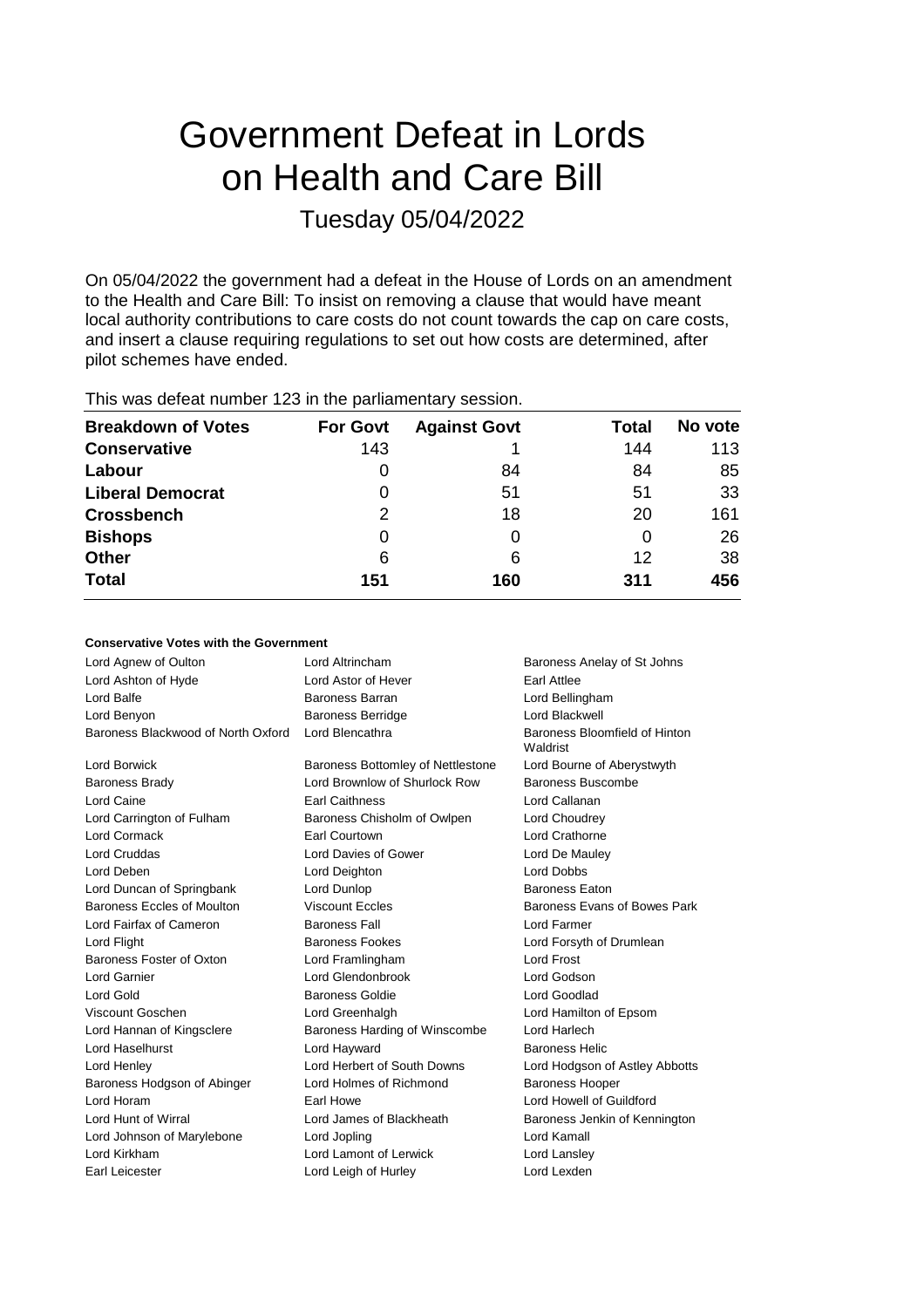Lord Lilley Earl Lindsay Lord Mancroft Baroness Manzoor Lord McInnes of Kilwinning Lord McLoughlin Baroness Meyer **Baroness Morgan of Cotes** Lord Moylan Lord Moynihan Lord Naseby Baroness Neville-Jones Baroness Neville-Rolfe **Baroness Newlove** Baroness Newlove **Baroness Noakes** Lord Northbrook Lord Norton of Louth Lord Offord of Garvel Lord Parkinson of Whitley Bay **Lord Patten Communist Communist Parkinson** Baroness Penn Lord Pickles **Baroness Pidding Lord Popat** Lord Popat Lord Porter of Spalding Lord Price Lord Randall of Uxbridge Lord Ribeiro **Lord Robathan** Baroness Sanderson of Welton Lord Sandhurst Baroness Scott of Bybrook Baroness Seccombe Baroness Shackleton of Belgravia Lord Sherbourne of Didsbury Lord Shinkwin Lord Smith of Hindhead Lord Spencer of Alresford Baroness Stedman-Scott Lord Sterling of Plaistow Lord Stewart of Dirleton Baroness Stowell of Beeston Baroness Sugg **Lord Taylor of Holbeach** Lord Tugendhat Lord Udny-Lister **Baroness Vere of Norbiton** Baroness Verma Lord Wakeham Lord Wei Lord Wharton of Yarm Lord Whitby Lord Willetts Baroness Williams of Trafford Lord Wolfson of Tredegar Viscount Younger of Leckie

#### **Conservative Votes against the Government**

Baroness Cumberlege

#### **Labour Votes with the Government**

### **Labour Votes against the Government**<br>Baroness Adams of Craigielea **Lord Anderson of Swansea**

Lord Bach **Lord Bassam of Brighton** Baroness Blake of Leeds Lord Blunkett Lord Boateng Lord Bradley Lord Brooke of Alverthorpe Lord Browne of Ladyton Lord Campbell-Savours Baroness Chakrabarti **Viscount Chandos** Lord Clark of Windermere Lord Coaker Lord Collins of Highbury Baroness Corston Lord Davidson of Glen Clova Lord Davies of Brixton Baroness Donaghy Baroness Drake Lord Dubs Lord Foulkes of Cumnock Lord Glasman Baroness Golding Lord Grantchester Lord Grocott **Lord Hacking** Lord Hacking **Lord Hain** Viscount Hanworth **Lord Harris of Haringey** Baroness Hayman of Ullock Baroness Hayter of Kentish Town Baroness Healy of Primrose Hill Lord Hendy Baroness Henig **Lord Howarth of Newport** Lord Hunt of Kings Heath Lord Jordan Lord Kennedy of Southwark Lord Khan of Burnley Baroness Kingsmill Baroness Lawrence of Clarendon Lord Layard Lord Liddle Baroness Lister of Burtersett Lord Maxton Lord McAvoy Lord McConnell of Glenscorrodale Baroness McIntosh of Hudnall Lord McNicol of West Kilbride Baroness Merron Lord Monks Baroness Morgan of Huyton Lord Morris of Aberavon Lord Murphy of Torfaen Baroness Nye **Baroness Osamor** Baroness Osamor **Baroness Pitkeathley** Lord Ponsonby of Shulbrede Baroness Primarolo Baroness Ramsay of Cartvale Lord Reid of Cardowan Baroness Ritchie of Downpatrick Lord Rooker Lord Rosser Baroness Sherlock Baroness Smith of Basildon Lord Snape **Viscount Stansgate** Baroness Thornton Lord Touhig Lord Triesman Lord Tunnicliffe Baroness Warwick of Undercliffe Lord Watson of Invergowrie Lord Watts Baroness Wheeler **Baroness Whitaker** Lord Whitty Baroness Wilcox of Newport Lord Wood of Anfield Baroness Young of Old Scone

Baroness Adams of Craigielea Lord Anderson of Swansea Baroness Armstrong of Hill Top

#### **Liberal Democrat Votes with the Government**

#### **Liberal Democrat Votes against the Government** Lord Addington **Lord Allan of Hallam** Baroness Bakewell of Hardington Mandeville Baroness Barker **Baroness Bonham-Carter of Yarnbury** Baroness Brinton